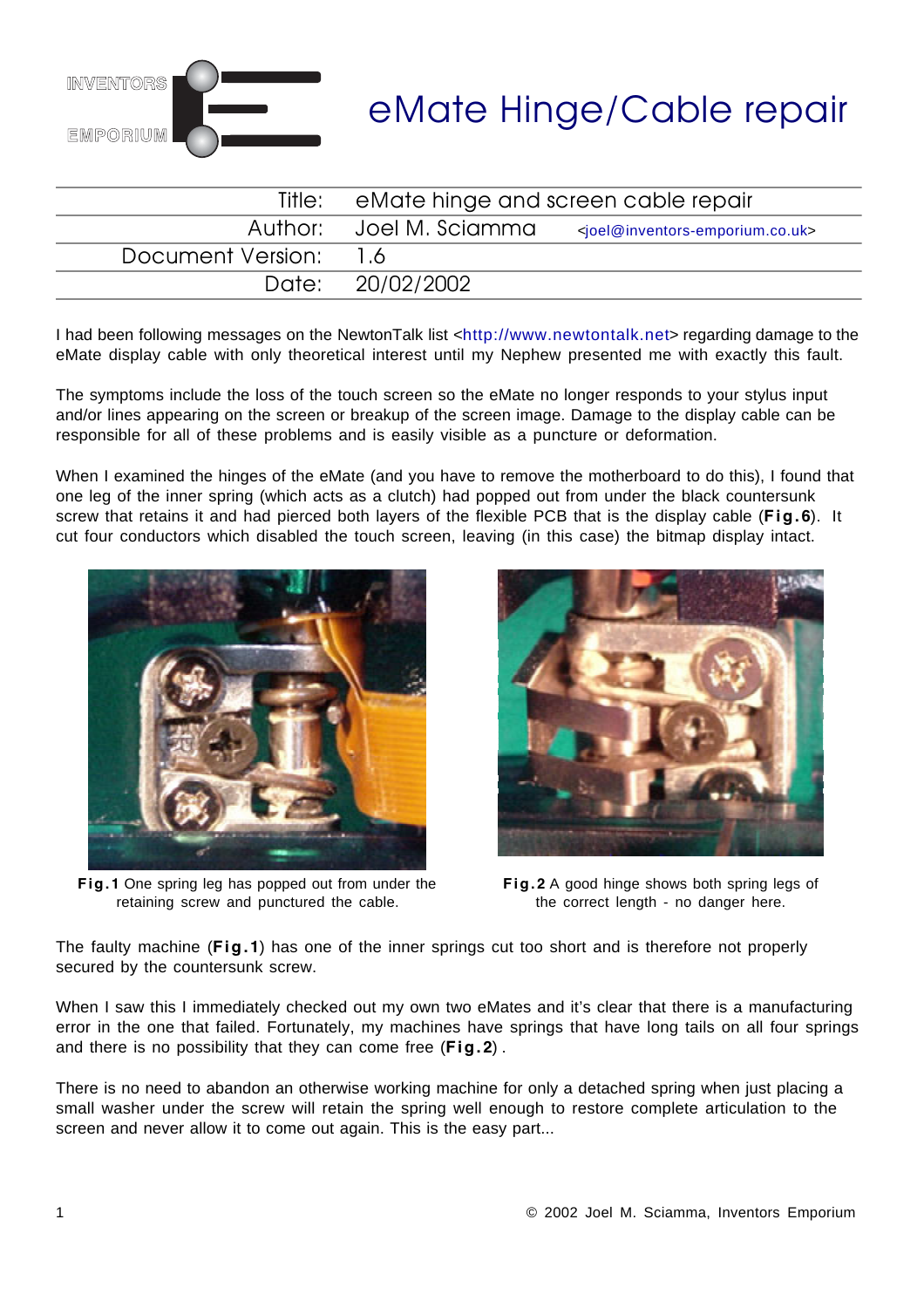## **Notes on dismantling the eMate**

Before you start, remove any cards from the eMate while it's running then turn it off and remove the battery.

Work on a clean, soft surface that is not static-prone (like a thin cotton cushion) to protect the case and the LCD which will be exposed during the repair. You will need a good light to work by - some of the parts are quite small.

If you have an earthing wrist strap, slip it on now. Otherwise touch an earthed surface periodically while you work.

### **The Screen**

Open the screen and lay it flat. Gently remove the four rubber plugs at the corners of the screen with a toothpick or similar non-metallic tool. Remove the screws.

Insert something like a plastic letter opener into the groove dividing the two halves of the lid assembly beginning at the hinge edge and carefully prise them apart. There are two catches to unhook along that edge. Work your way around up both sides towards the top and the bezel will then lift up from the bottom and unhook at the top.

**Note!** Be very careful about articulating the screen when the bezel is removed because the lid casing will catch on the switch that wakes and sleeps the machine and it could be damaged - keep it flat.

You can then slowly lift the LCD screen off the posts that support it and disconnect the display cable from the board underneath.

Seat the LCD back on its mountings and secure it with a couple of its screws at opposite corners to stop it falling out while you do other things.

### **The Motherboard**

Remove the rubber plugs on the base of the eMate and remove the screws. Don't forget the one in the handle.

Prise the casing apart starting at the area near the ports being careful about the card slot eject button.

You will probably need to remove the small screw holding the plastic door assembly around the ports.

Take note of the location and polarity of the two black/red power cables and desolder them. Disconnect the display cable from its connector noting the route that it takes in the case. Disconnect the keyboard connector.

Remove the screws retaining the motherboard and lift it out of the casing. Place it where static will not affect it and where it won't be disturbed.

You can now see the two hinges as photographed above.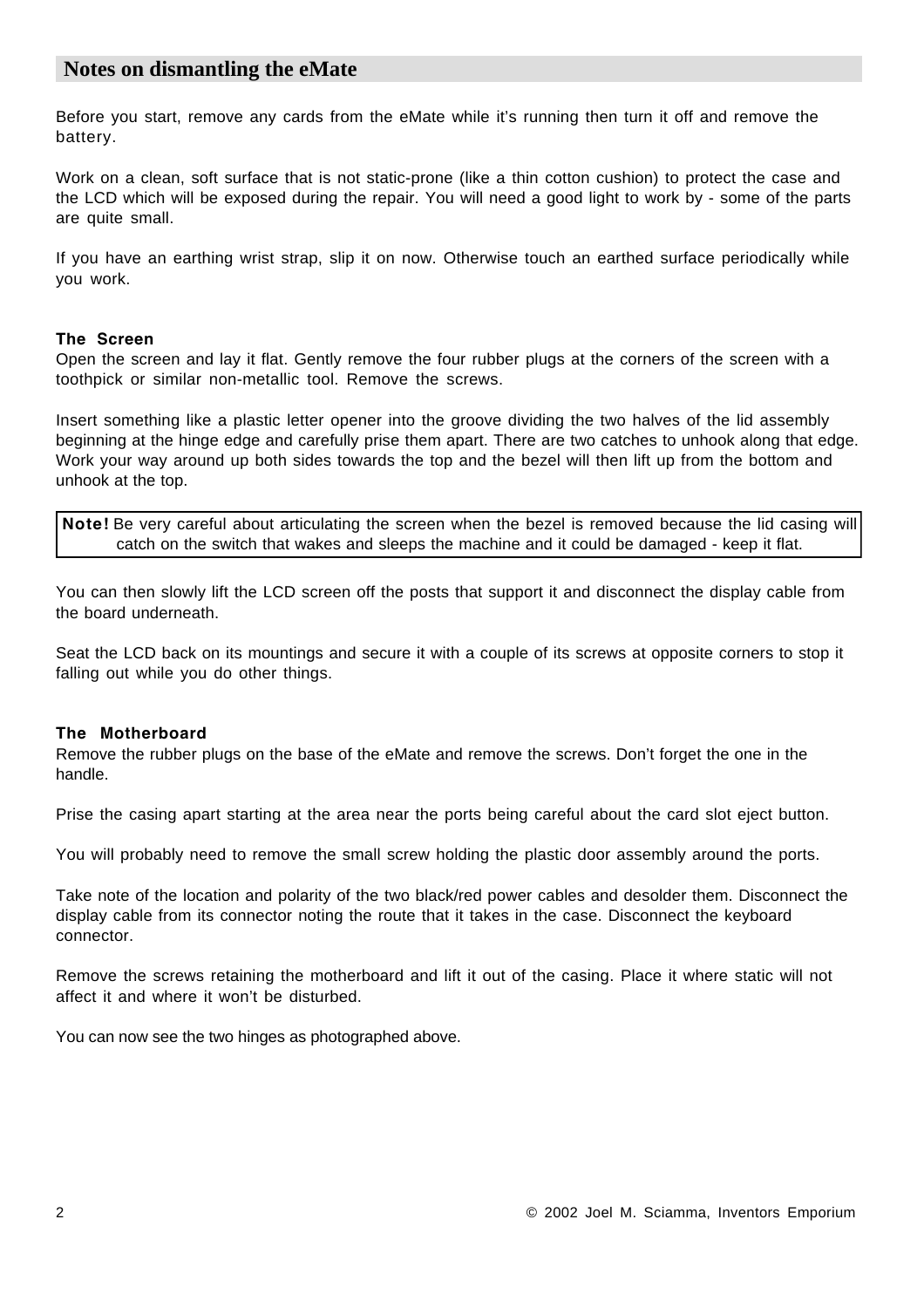# **Hinge Repair**

With the eMate resting upside down and the motherboard removed, you can see the square metal hinge assemblies either side of the screen. There are two silver screws that retain the hinge in the case and a central black screw that traps the two legs of the spring in place in the centre of the clutch.



Here you can see the faulty hinge with the short spring leg (**Fig.3**). This is clearly a manufacturing error and not a break because the end of the spring is well finished and the same colour as the rest of the wire.



It is under the black screw that you place a steel, zinc plated washer (10mm diameter, hole 3.4mm, thickness 0.9-1.0mm) to adequately trap the shorter spring leg - there is plenty of thread to allow for this (**Fig.4**). This simple fix may result is some slight play in the screen as the spring is not so tightly trapped but it does prevent the problem occurring again.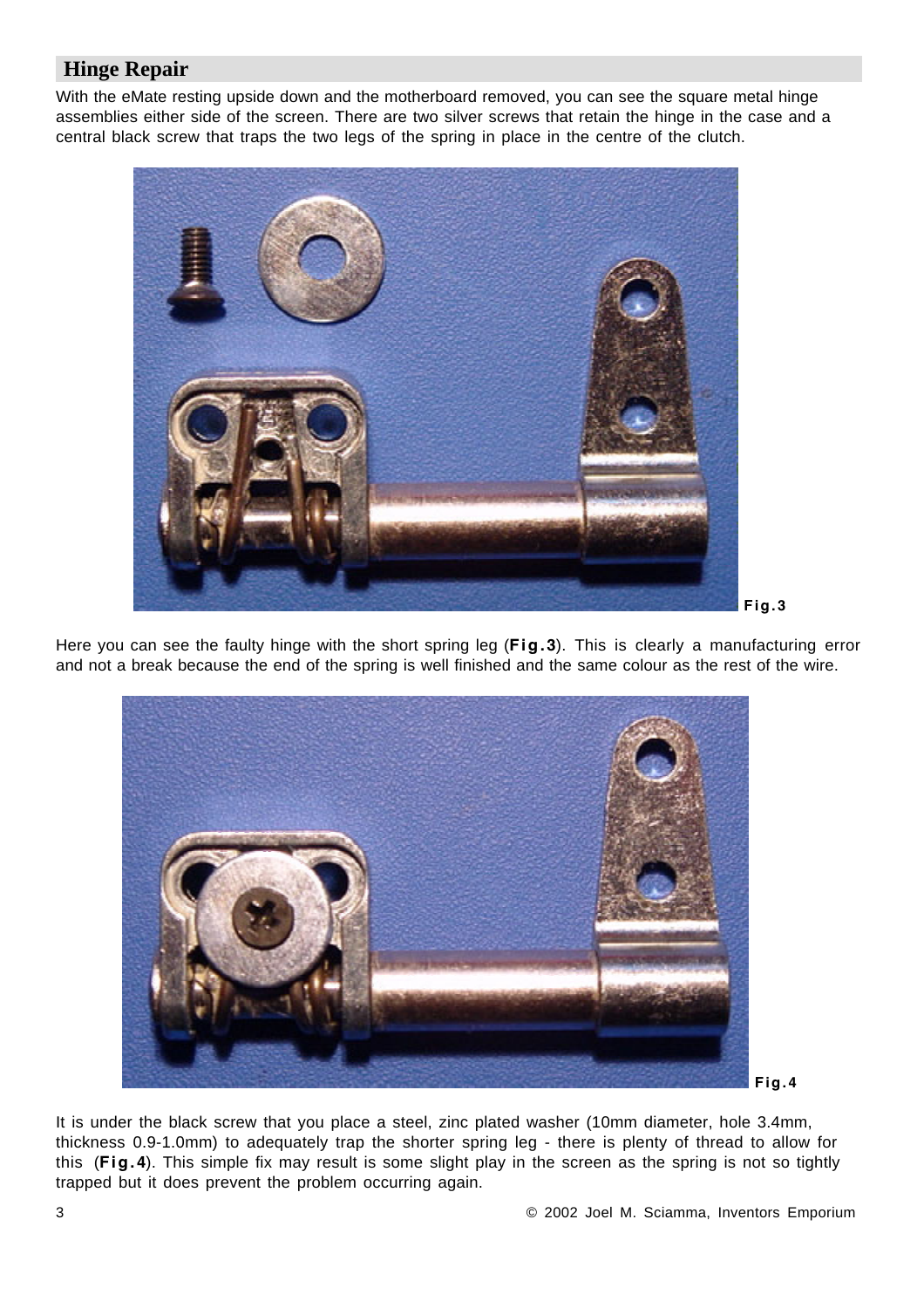[In the drawings below, the hinge springs are indicated in red. The two larger screws retain the hinge assembly in the eMate and the central screw (shown here) retains the spring legs].







Standard setup - just a screw Simple - washer across the top Creased washer for better fit

Alternatively you might wish to experiment with putting a gentle crease across the middle of the washer so that it sits a little closer to the spring legs instead of just bridging the gap across the top, as shown above.

A classier solution (though a more difficult one) is to cut a small triangular part from 18 gauge aluminium that is the same shape as the channel in the hinge for the spring legs and drill a hole for the screw. This will hold them tightly in place and the screen will feel as normal.





Triangular part in direct contact with springs Plan view with part in place - note shorter spring



This is the repaired hinge and cable in situ (**Fig.5**). It has been in use for two months so far (at the time of writing) and is working fine. Tape has yet to be applied to protect the repair.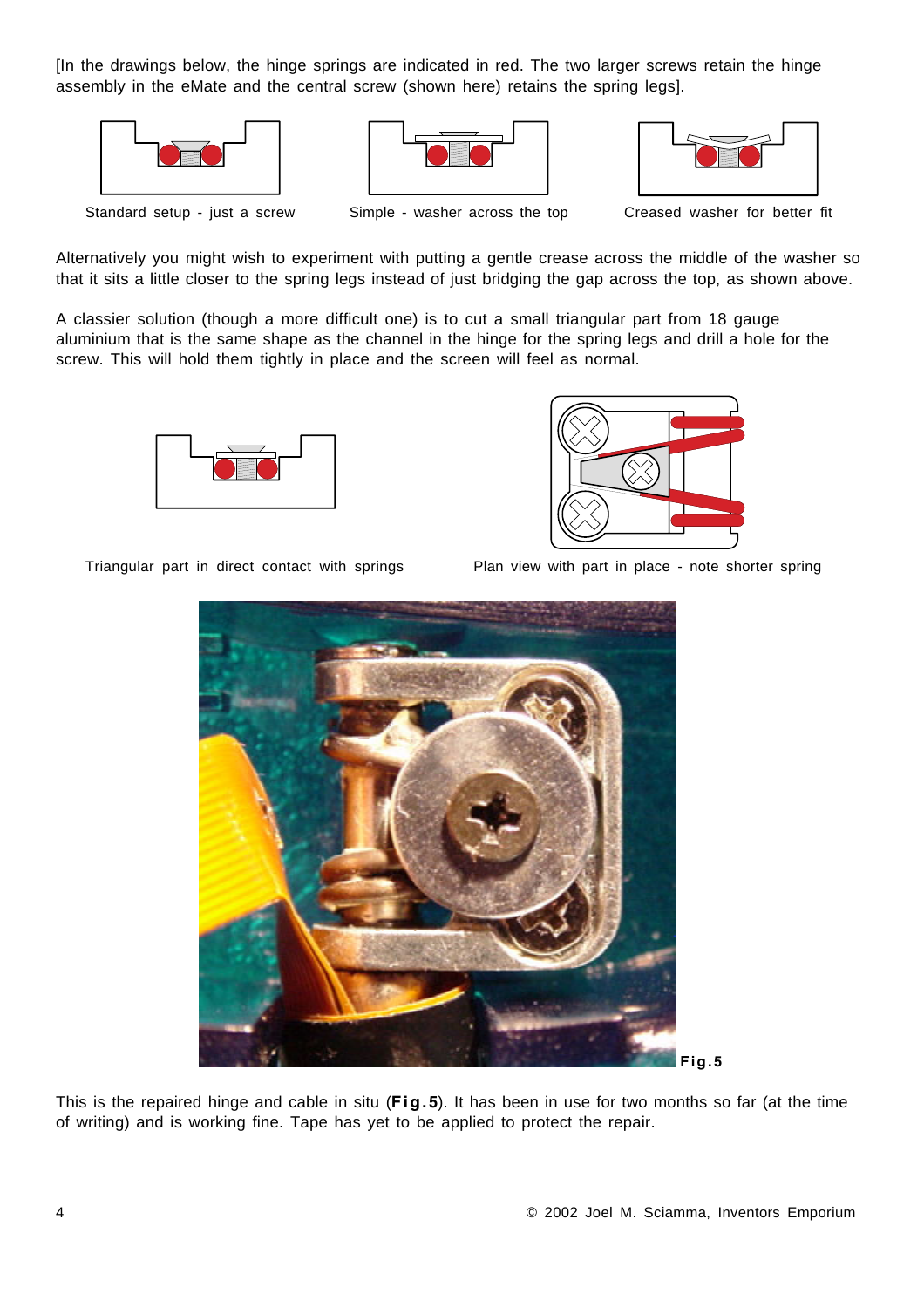# **Cable Repair**



### **Fig.6**

The damage to the cable is clearly visible. As the cable is folded over on itself, the puncture affects four conductors in this instance. One other is only scratched (I hope).

The black tape is to protect the cable from abrasion as it wraps around the hinge.

I proceeded to amaze myself by actually fixing the flexible PCB by scraping away the lamination with a scalpel (under a magnifier) to reveal the copper traces beneath and soldering some very fine copper wire across the gaps (**Fig.7**). There are products available for the repair of PCB's such as Silver-loaded paints but I feel these would not be suitable for use on a flexible substrate.



## **Fig.7**

Two fine, solid copper wires soldered across the gaps of the two pairs of conductors either side.

Skill or luck? I favour the latter.

Frankly, I believe I was very lucky because the trace separation is only 0.5mm and bridging the traces was almost inevitable, but hey, sometimes it works. I also don't know how long this fix will last in such a difficult position where the cable is bending but, whatever, one less eMate is lost to the world.

I used a battery powered soldering iron (Wahl Iso Tip) for this job as it can be fitted with a very fine tip and helps to control the temperature to prevent damage to the substrate. If you have access to a temperature-controlled soldering station, you could certainly use that but mine (Skylab) does not have a tip fine enough. Low temperature solder is also helpful here as it will reduce the damage to the PCB and, because it contains some Silver, has better wetting of the less than ideal surfaces.

Finish by protecting the repair with good quality PVC insulating tape wrapped around the cable.

The original cable may be a fancy shape but it might be possible to source a more prosaic replacement that would do the same job - I'll have a look and see what I can find.

Fixing the spring clutches is a no-brainer if your eMate is unfortunate enough to have this manufacturing defect and will save the display cable being punctured. Fixing the cable is basically crazy as it's so fine, but might be worth a try - there's nothing to lose, and if it doesn't work - laugh! (in a deranged sort of way…)